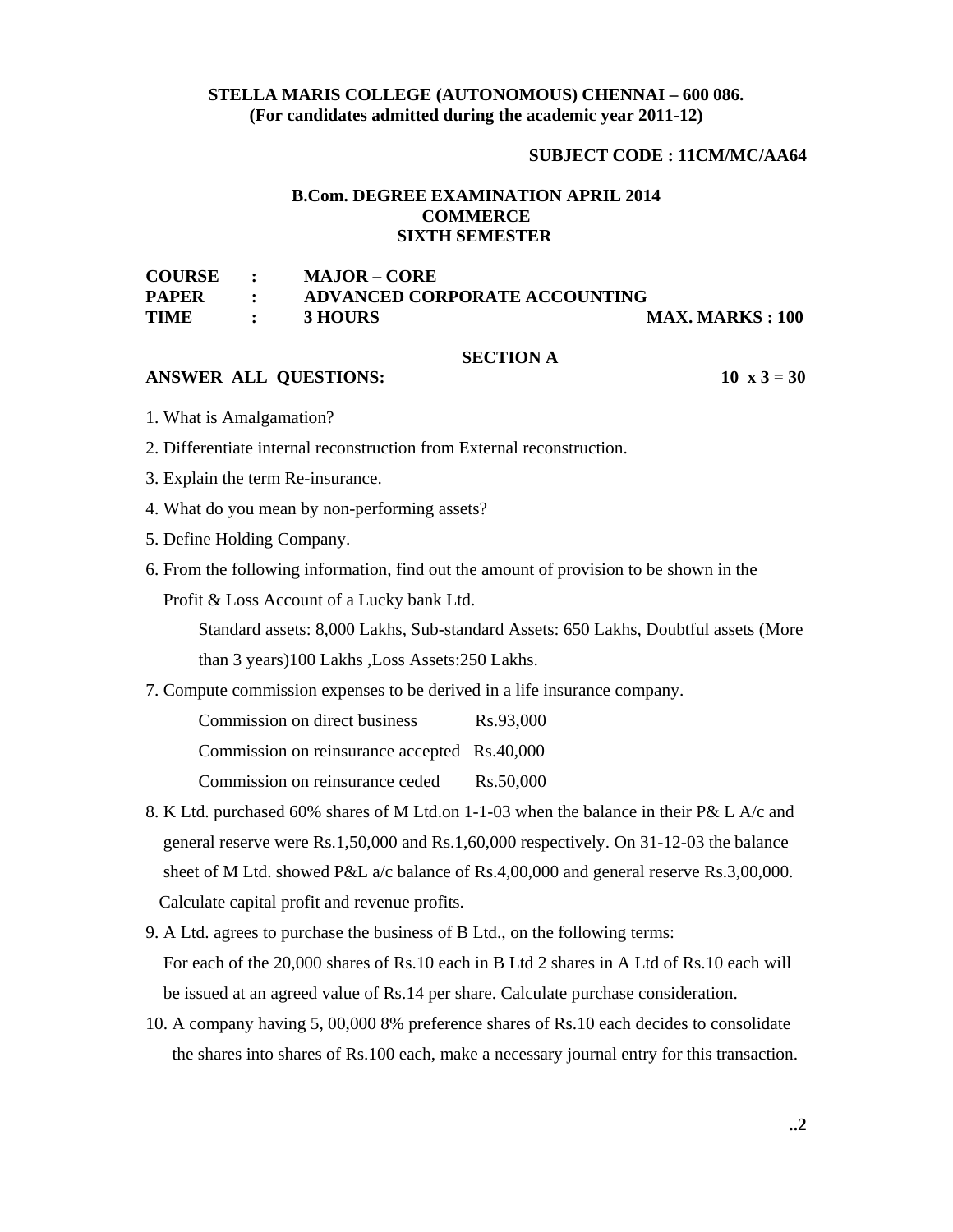## **SECTION B**

## **ANSWER ANY FIVE QUESTIONS** 5 x 8 = 40

- 11. Raman Ltd agrees to purchase the business of Krishnan Ltd., on the following terms
	- a. For each of the 20,000 shares of Rs.10 each in Krishna Ltd, 2 shares in Raman Ltd. of Rs.10 each will be issued at an agreed value of Rs.20 per share. In addition Rs 10 per share cash also will be paid.
	- b. 8% Debentures worth Rs.1,80,000 will be issued to settle Rs1,60,000 9% debentures in Krishnan Ltd.
	- c. Rs.20, 000 will be paid towards expenses of winding up.

Calculate the purchase consideration.

12. From the following particulars relating to Z insurance co Ltd., prepare Fire revenue A/c for the year ending 31.3.2005

|                                                    | Rs. (in, 000) |                                             | Rs. (in, 000) |
|----------------------------------------------------|---------------|---------------------------------------------|---------------|
| Claims paid                                        |               | 4,80,000 Premium received                   | 12,00,000     |
| Claims outstanding on 1.4.04                       |               | 40,000 Reinsurance premium paid             | 1,20,000      |
| Claims intimated but not accepted $\&$             |               | Commission                                  | 2,00,000      |
| paid on 31.3.05                                    |               | 10,000 Commission on                        |               |
| Claims intimated and accepted                      |               | reinsurance ceded                           | 10,000        |
| but not paid on 31.3.05                            |               | 60,000 Provision for unexpired risk         |               |
| Commission on reinsurance accepted 5,000 on 1.4.04 |               |                                             | 4,00,000      |
| Expenses of management                             |               | 3,05,000 Additional provision for unexpired |               |
| Bonus in reduction of premium                      | 12,000        | risk on $1.4.04$                            | 20,000        |

You are required to provide for additional reserve for unexpired risk at 1% of the net premium in addition to the opening balance.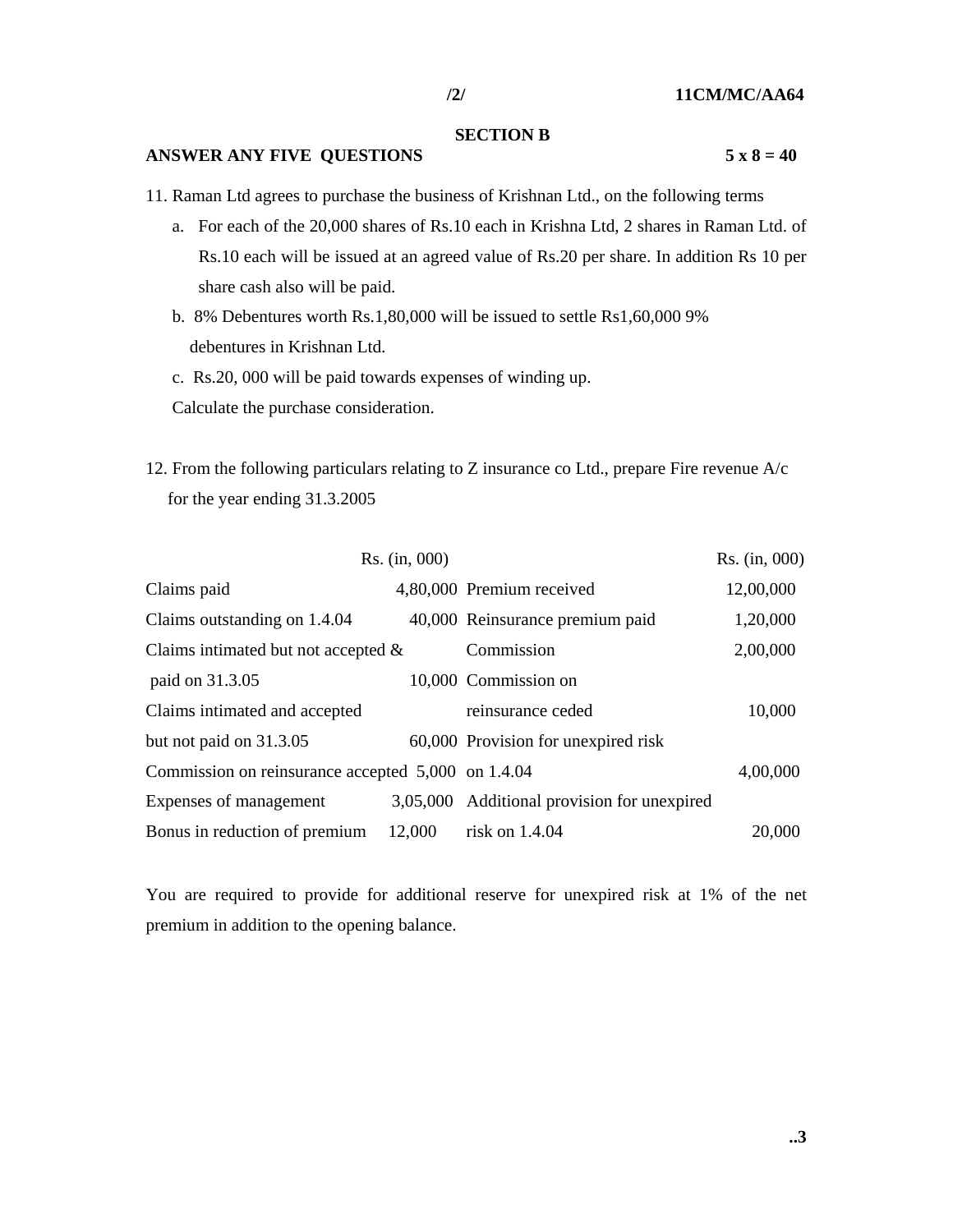13. From the following information prepare the Profit and Loss Account of ABC Bank Ltd. for the year ended  $31<sup>st</sup>$  March 2002 in the prescribed form:

|                                     | Rs.      |
|-------------------------------------|----------|
| Interest on loan                    | 2,59,000 |
| Interest on fixed deposits          | 2,75,000 |
| Rebate on bills discounted required | 49,000   |
| Commission                          | 8,200    |
| Establishment                       | 54,000   |
| Discount on bills discounted        | 1,95,000 |
| Interest on cash credit             | 2,23,000 |
| Interest on current account         | 42,000   |
| Rent and taxes                      | 18,000   |
| Interest on overdraft               | 1,54,000 |
| Director's fees                     | 3,000    |
| Auditor's fees                      | 1,200    |
| Interest on savings bank deposits   | 68,000   |
| Postage and telegrams               | 1,400    |
| Printing and stationery             | 2,900    |
| Sundry charges                      | 1,700    |

 Bad debts to be written off amounted to Rs. 40,000. Provision for taxation may be made @ 55%.

 Balance of profit from last year was Rs. 1,20,000. The directors have recommended a dividend of Rs. 20,000 for the share holders.

14. A. The life fund of a Life insurance company on 31.03.2006 showed a balance of Rs.28,35,000. However, the following items were not taken into account while preparing the Revenue A/c for 2005-06. Ascertain the correct life fund.

| a. Interest and dividends accrued on investment | 39, 000. |
|-------------------------------------------------|----------|
| b. Income tax deducted at source on the above   | 10, 500. |
| c. Outstanding Premium                          | 32,800   |
| d. Bonus in reduction of premiums               | 6,750    |
| e. Claims intimated but not admitted            | 17,400   |
| f. Claims covered under reinsurance             | 6,500    |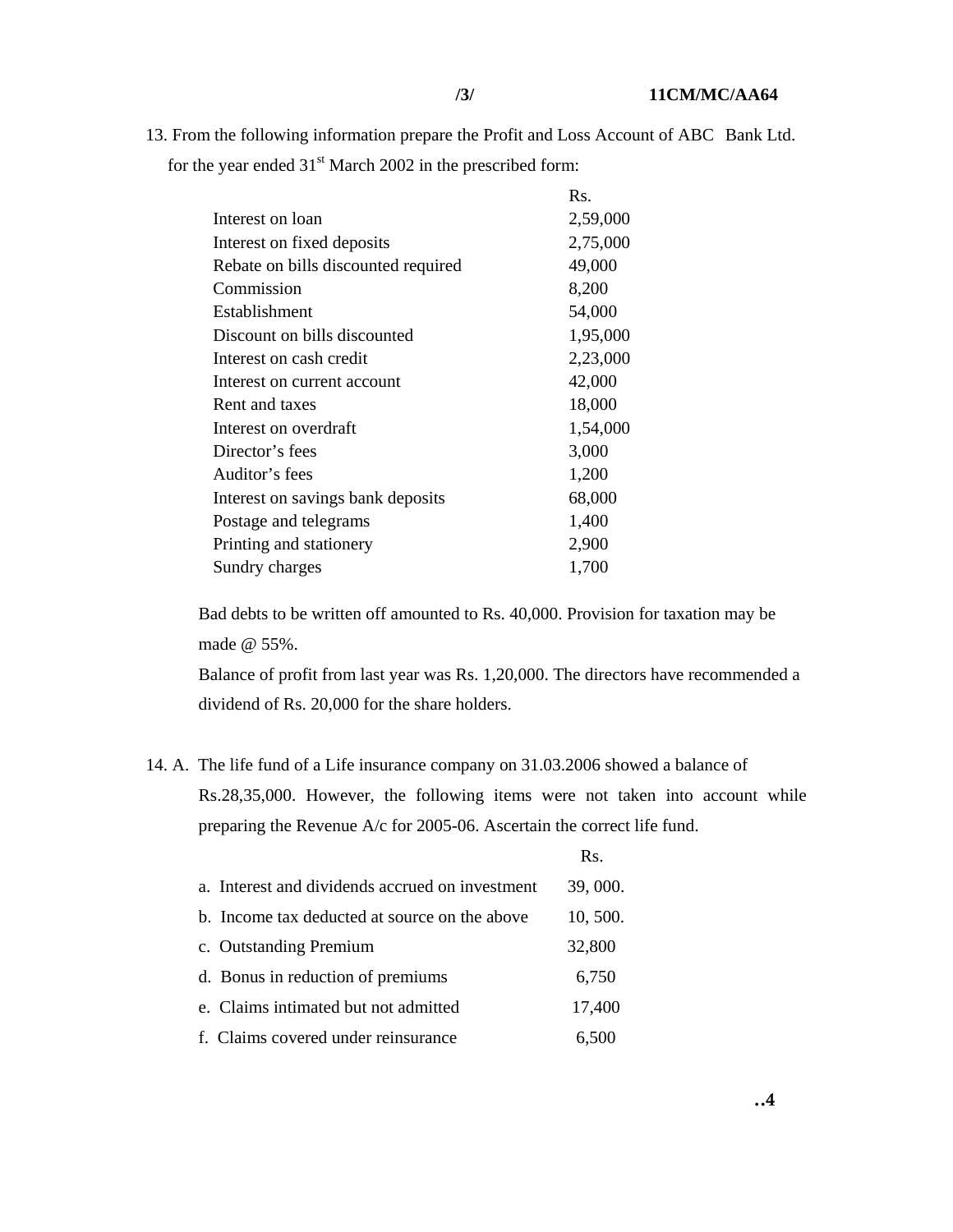| Date of bill 1998 | Term of bill | Discounted $@$ % p.a | Amount of bill |
|-------------------|--------------|----------------------|----------------|
|                   | (months)     |                      |                |
| Nov $11$          | 4            | O                    | 50,000         |
| Nov $16$          | 3            | 5                    | 60,000         |
| Nov 7             |              | 5.5                  | 40,000         |
|                   |              |                      |                |

B. On 31<sup>st</sup> Dec 1998 a bank held the following bills, discounted by it earlier.

 You are required to calculate the rebate on bills discounted. Also show the necessary journal entry for the rebate.

15. Following a series of losses, ABC Co. Ltd., resolved to reduce its capital to 50,000 fully paid Rs. 5 shares and to eliminate its Share Premium Account. The company's Balance Sheet prior to implementation of the scheme was:

| Liabilities                   | Rs.      | Assets                      | Rs.      |
|-------------------------------|----------|-----------------------------|----------|
| Share capital $-50,000$ fully |          | Goodwill                    | 1,00,000 |
| paid shares of Rs. 10 each    |          | 5,00,000 Land and buildings | 1,62,000 |
| Share Premium A/c             | 50,000   | Plant and machinery         | 2,07,000 |
| Creditors                     | 62,000   | <b>Stock</b>                | 92,000   |
| Bank overdraft                | 73,000   | Debtors                     | 74,000   |
|                               |          | Profit and Loss $A/c$       | 50,000   |
|                               | 6,85,000 |                             | 6,85,000 |

### **Balance Sheet**

It was resolved to apply the sum available under the scheme:

(a) To write off the Goodwill Account.

(b) To write off the debit balance of the Profit and Loss Account.

(c) To reduce the book values of the assets by the following amounts:

|                     | Rs.    |
|---------------------|--------|
| Land and buildings  | 42,000 |
| Plant and machinery | 67,000 |
| <b>Stock</b>        | 33,600 |

(d) To provide a bad debt reserve of 10% of the book value of debtors.

Show the Journal entries to give effect to the scheme and prepare the revised Balance Sheet after its implementation.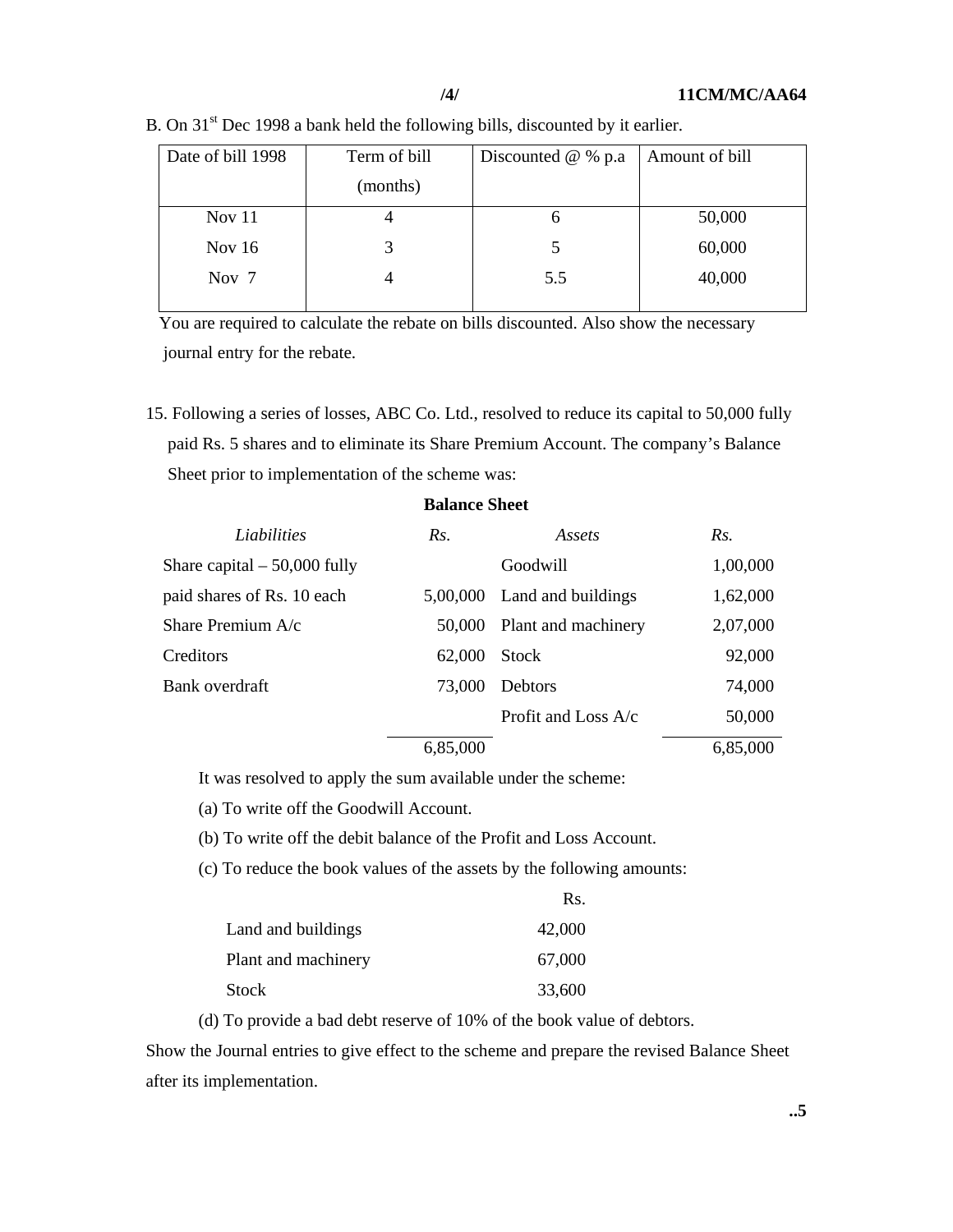### **/5/ 11CM/MC/AA64**

16. The Balance Sheet of C Ltd. and D Ltd. as at  $31<sup>st</sup>$  December 2003 are as follows

| Liabilities             | C Ltd    | D Ltd    | Assets              | C Ltd    | D Ltd    |
|-------------------------|----------|----------|---------------------|----------|----------|
| Equity capital of Rs.10 | 2,00,000 | 1,00,000 | <b>Sundry Asset</b> | 1,32,500 | 1,38,200 |
| each                    |          |          | Goodwill            |          | 20,000   |
| <b>General Reserve</b>  | 18,000   | 20,000   | Shares in D Ltd at  | 1,40,000 |          |
| Profit and Loss $A/c$   | 24,500   | 23,000   | cost                |          |          |
| Creditors               | 30,000   | 15,200   |                     |          |          |
|                         |          |          |                     |          |          |
|                         | 2,72,500 | 1,58,200 |                     | 2,72,500 | 1,58,200 |

In the case of 'D'Ltd., profit for the year ended  $31<sup>st</sup>$  December 2003 is Rs.12,000 and transfer to reserve in Rs.5,000. The holding of C Ltd, in D Ltd. is 90% acquired on  $30<sup>th</sup>$  June 2003. Prepare the consolidation Balance sheet.

17. A Life Insurance Company gets its valuation made once in every two years. Its Life Assurance fund on 31.03.06 amounted to Rs. 63, 84,000 before providing Rs. 64,000 for the shareholders' dividend for the year 2005-06. Its actuarial valuation due on 31.3.06 disclosed a net liability of Rs. 60,80,000 under assurance annuity contracts. An interim bonus of Rs.80,000 was paid to the policy holders during the two years ending 31.3.2006. Prepare a statement showing the amount now available as bonus to policy holders.

# **SECTION C**

# **ANSWER ANY TWO QUESTIONS 2 x 15 = 30**

| Liabilities                | P Ltd (in<br>Rs'000 | S Ltd(in<br>Rs'000 | Assets               | P Ltd (in<br>Rs'000 | S Ltd(in<br>Rs'000 |
|----------------------------|---------------------|--------------------|----------------------|---------------------|--------------------|
|                            |                     |                    |                      |                     |                    |
| Equity capital of Rs.10    | 8,000               | 3,000              | <b>Fixed Asset</b>   | 11,000              | 4,730              |
| each                       |                     |                    | <b>Current Asset</b> | 4,000               | 1,970              |
| 10% Preference share       |                     | 1,000              |                      |                     |                    |
| of Rs.100 each             |                     |                    |                      |                     |                    |
| <b>General Reserve</b>     | 4,610               | 980                |                      |                     |                    |
| <b>Statutory Reserve</b>   | 390                 | 125                |                      |                     |                    |
| Profit and Loss A/c        | 563                 | 355                |                      |                     |                    |
| 12% Debentures             |                     | 250                |                      |                     |                    |
| <b>Current Liabilities</b> | 1,437               | 990                |                      |                     |                    |
|                            |                     |                    |                      |                     |                    |
|                            |                     |                    |                      |                     |                    |
|                            |                     |                    |                      |                     |                    |
|                            |                     |                    |                      |                     |                    |
|                            |                     |                    |                      |                     |                    |
|                            | 15,000              | 6,700              |                      | 15,000              | 6,700              |

18. The following are the abridged balance sheets of P Ltd. and S Ltd. as on 31<sup>st</sup> March 2012.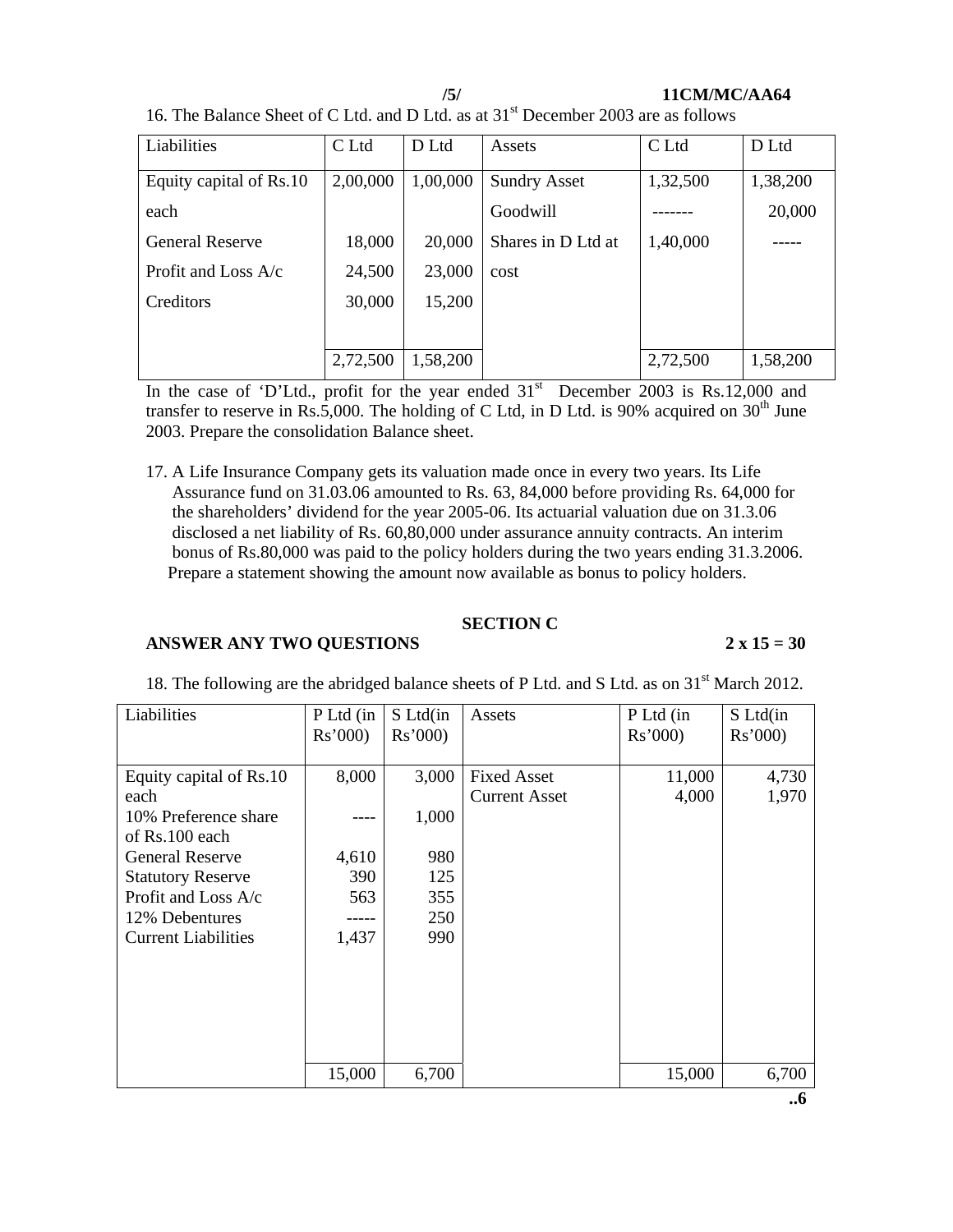On 1<sup>st</sup> April 1999, P Ltd take over S Ltd. on the following terms:

- (i) P Ltd will issue 3, 50,000 equity shares of Rs.10 each at par to the equity shareholders of S Ltd.
- (ii) P Ltd will issue 11,000 10% Preference shares of Rs.100 each at par to the preference shareholders of S Ltd.
- (iii) The debentures of S Ltd will be converted into an equal number of 12.5% debentures of the same denomination.

You are informed that the statutory reserves of S Ltd. are to be maintained for two more years. You are required to show the balance sheet of P Ltd. immediately after the above mentioned scheme of amalgamation has been implemented assuming that the amalgamation is in the nature of merger.

19. On 31<sup>st</sup> December 2006. The following balance stood in the books of Asian Bank Ltd., after preparation of its profit and Loss Account.

|                                                                         | Rs. (in '000) |
|-------------------------------------------------------------------------|---------------|
| Share capital:                                                          |               |
| Issued and subscribed                                                   | 4,000         |
| Reserve fund (under section 17)                                         | 6,200         |
| Fixed deposits                                                          | 42,600        |
| Savings bank deposits                                                   | 19,000        |
| Current accounts                                                        | 23,200        |
| Money at call and short notice                                          | 1,800         |
| Investments                                                             | 25,000        |
| Profit and Loss Account (cr) 1 <sup>st</sup> Jan 2006                   | 1,350         |
| Dividend for 2005                                                       | 400           |
| Premises                                                                | 2,950         |
| Cash in hand                                                            | 380           |
| Cash with RBI                                                           | 10,000        |
| Cash with other banks                                                   | 6,000         |
| Bills discounted and purchased                                          | 3,800         |
| Loans, cash credits and over drafts                                     | 51,000        |
| Bills payable                                                           | 70            |
| Unclaimed dividend                                                      | 60            |
| Rebate on bills discounted                                              | 50            |
| Short loans (borrowing from other banks)                                | 4,750         |
| Furniture                                                               | 1,164         |
| Other assets                                                            | 336           |
| Net Profit for 2006                                                     | 1,550         |
| Prepare balance sheet of the bank as on 31 <sup>st</sup> December 2006. |               |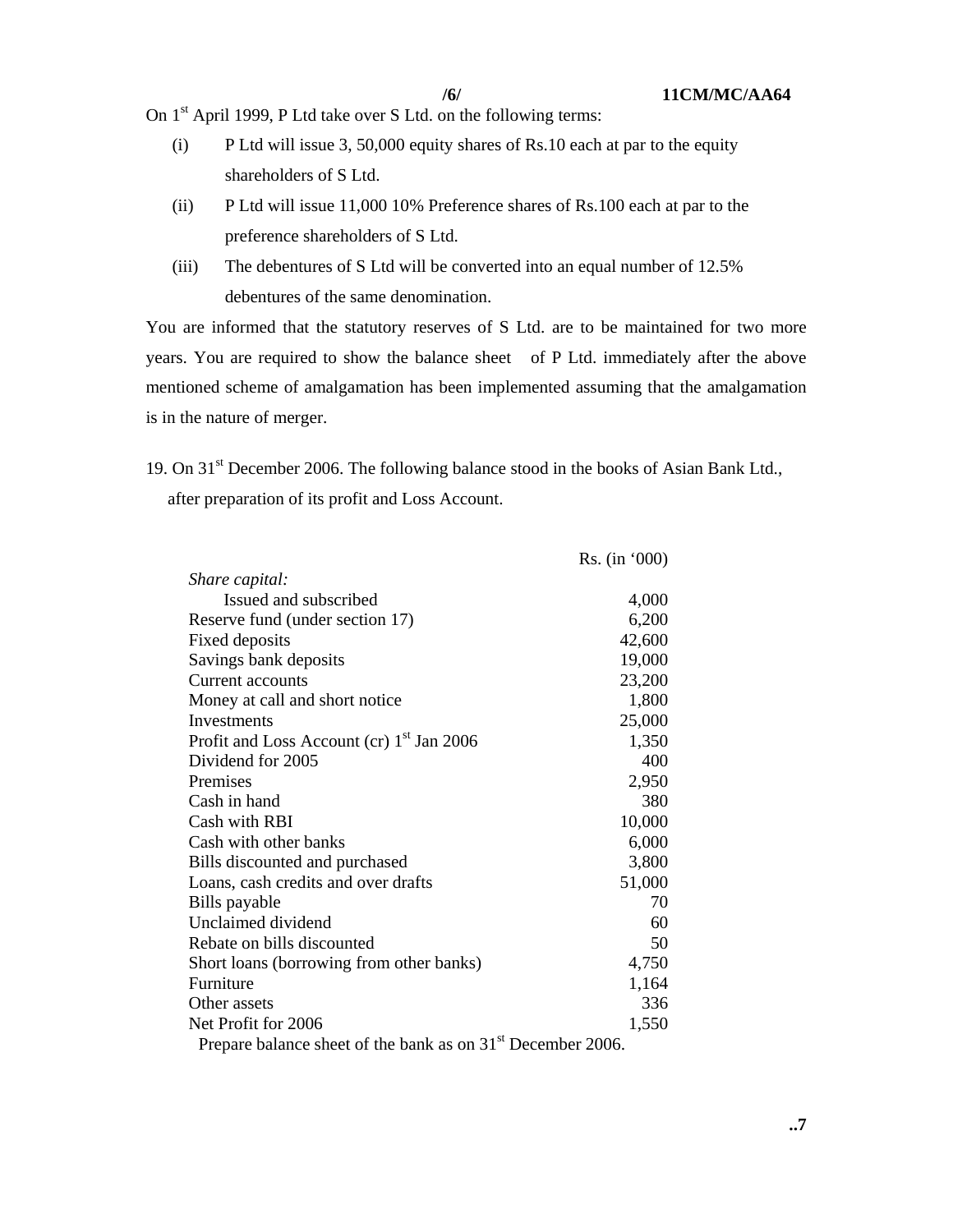20. Paradise Ltd., which had experienced trading difficulties, decided to reorganize its finance. On March 31, 2008, the Trial Balance extracted from the books of the company showed the following position:

**Trial Balance** 

|                                                        | Dr.      | Cr.      |
|--------------------------------------------------------|----------|----------|
|                                                        | Rs.      | Rs.      |
| Share capital. Authorised and Issued:                  |          |          |
| 1,500, 6% cumulative preference shares of Rs. 100 each |          | 1,50,000 |
| 2,000 Equity shares of Rs. 100 each                    |          | 2,00,000 |
| <b>Capital Reserve</b>                                 |          | 36,000   |
| Profit and Loss $A/c$                                  | 1,10,375 |          |
| Goodwill at cost                                       | 50,000   |          |
| Trade creditors                                        |          | 42,500   |
| <b>Debtors</b>                                         | 30,200   |          |
| Bank overdraft                                         |          | 51,000   |
| Leasehold property, provision for depreciation         |          | 30,000   |
| Leasehold property at cost                             | 80,000   |          |
| Plant and Machinery at cost                            | 2,10,000 |          |
| Plant and machinery, provision for depreciation        |          | 57,500   |
| Stock –in-Trade                                        | 79,175   |          |
| Preliminary expenses                                   | 7,250    |          |
|                                                        | 5,67,000 | 5,67,000 |

 The approval of the Court was obtained for the following scheme for reduction of Capital: a. The preference shares to be reduced to Rs. 75 per share.

- b. The Equity Shares to be reduced to Rs. 12.50.
- c. One Rs. 12.50 equity share to be issued for each Rs. 100 of gross preference dividend arrears: the preference share dividend had not been paid for three years.
- d. The balance in Capital Reserve Account to be utilised.
- e. Plant and machinery to be written down to Rs. 75,000.
- f. The Profit and Loss Account balance and all intangible assets to be written off.

You are required:

- (1) To show the Journal entries necessary to record the above transactions in the Company's books.
- (2) To prepare the Balance Sheet of the Company, after completion of the scheme.
- 21. You are given the following Balance sheets of H. Ltd. as on December 31, 2008:

### **Balance Sheet**

|                            |          |          | S. Ltd. at cost     | 2,40,000<br>60,000 | 25,000   |
|----------------------------|----------|----------|---------------------|--------------------|----------|
| Creditors                  | 80,000   | 50,000   | $1,500$ shares in   |                    |          |
| Bills payable              |          | 40,000   | <b>Stock</b>        | 1,00,000           | 90,000   |
| Profit and Loss A/c        | 1,40,000 | 90,000   | Debtors             | 20,000             | 75,000   |
| (Jan 1, 2008)              | 1,00,000 | 60,000   | Plant and machinery | 1,60,000           | 90,000   |
| <b>General Reserve</b>     |          |          | Land and Buildings  | 2,00,000           | 1,30,000 |
| Capital (shares of Rs.100) | 5,00,000 | 2,00,000 | Goodwill            | 40,000             | 30,000   |
|                            | Rs.      | Rs.      |                     | Rs.                | Rs.      |
|                            | H. Ltd.  | S. Ltd.  |                     | H. Ltd.            | S. Ltd.  |
|                            |          |          |                     |                    |          |